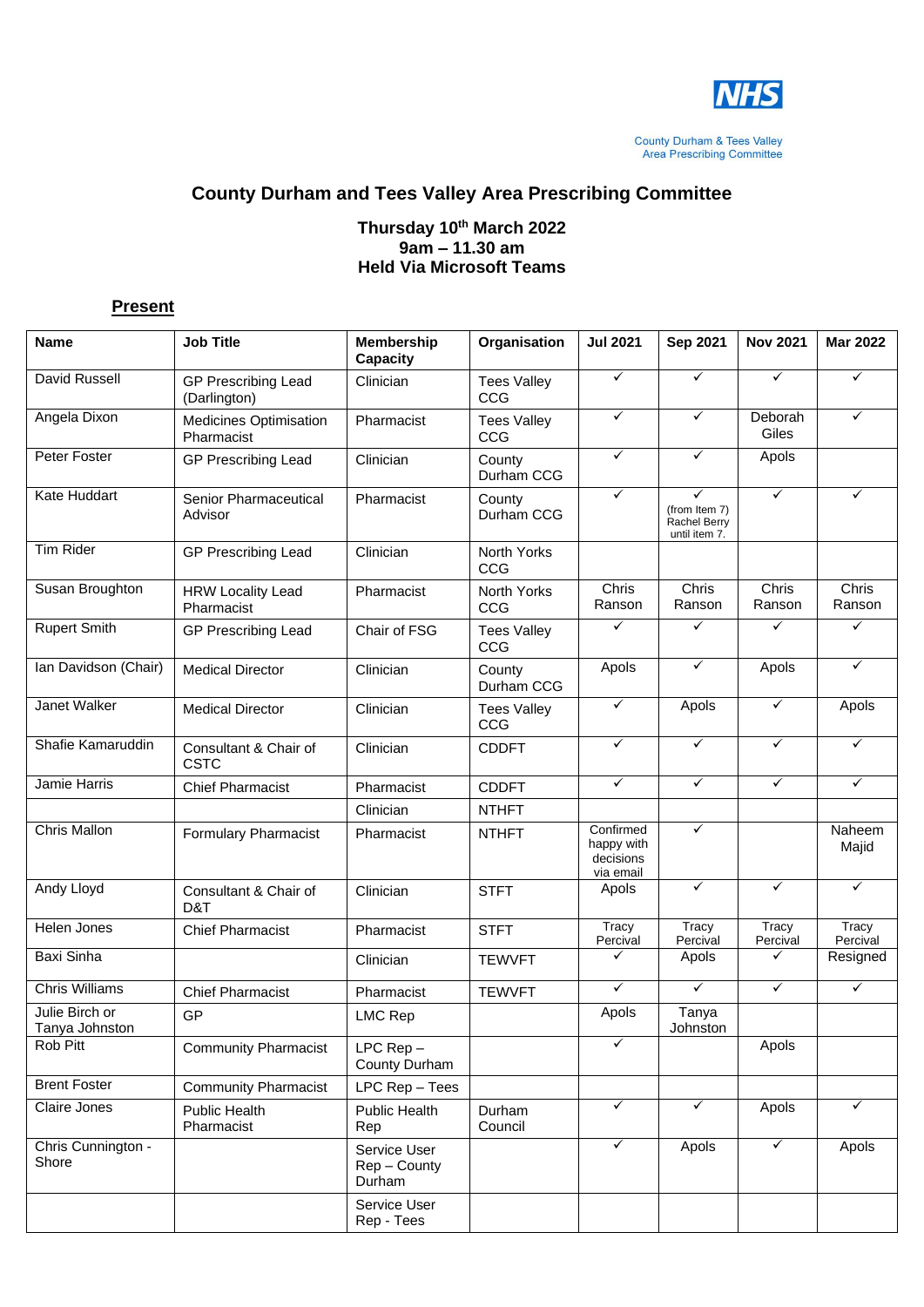| Mark Pickering | Chief Finance Officer for<br><b>Tees Valley CCG</b>        | Commissioning<br>& Finance Rep | <b>Tees Valley</b><br>CCG                             | Apols          | Apols |  |
|----------------|------------------------------------------------------------|--------------------------------|-------------------------------------------------------|----------------|-------|--|
| Rosie England  | <b>Chief Pharmacist</b>                                    | <b>NEAS</b>                    | <b>NEAS</b>                                           |                |       |  |
| Gavin Mankin   | <b>Principal Pharmacist</b><br><b>Medicines Management</b> | Professional<br>Secretary      | Regional Drug<br>Therapeutics<br>Centre,<br>Newcastle | Dan<br>Newsome |       |  |

#### **In attendance**

Nil

The meeting was quorate and remained quorate throughout.

APC members and attendees were reminded to keep detailed discussions confidential to allow free and full debate to inform unencumbered decision-making. Discretion should be used when discussing meetings with non-attendees and papers should not be shared without agreement of the chair or professional secretary to ensure confidentiality is maintained.

#### **Part 1**

#### **1. Apologies for Absence:**

David Cook, Chris Cunnington-Shore, David Russell, Janet Walker,

#### **2. Declarations of Interest**

#### **Declarations of interest:**

*The chair reminded subgroup members of their obligation to declare any interest they may have on any issue arising at committee meetings which might conflict with the business of the APC. Declarations declared by members of the APC are listed in the APC's Register of Interests. The Register is available either via the professional secretary or on the APC website at: <http://medicines.necsu.nhs.uk/committees/durham-darlington-committees/>*

**Declarations of interest from sub committees:** *None declared.*

**Declarations of interest from today's meeting:** *None declared.*

**3. Minutes and Decision Summary of the Previous APC Meeting Held on 11th November 2021** The minutes were accepted as a true and accurate record. The decision summary of the November 2021 meeting was accepted as a true and accurate record.

Note that January 2022 APC meeting was cancelled due to COVID-19 pressures

- **4. Decision Summary for January 2022 Formulary Amendments** For information. Approved via Chair's Action following email consultation with APC members in lieu of January 2022 APC Meeting.
- **5. Matters Arising Not On the Agenda** Nil.

#### **6. Action Log** TEWV Aripiprazole LAI - shared care guidelines – updated Updated version now on TEWV website so formulary and NECS website links will now be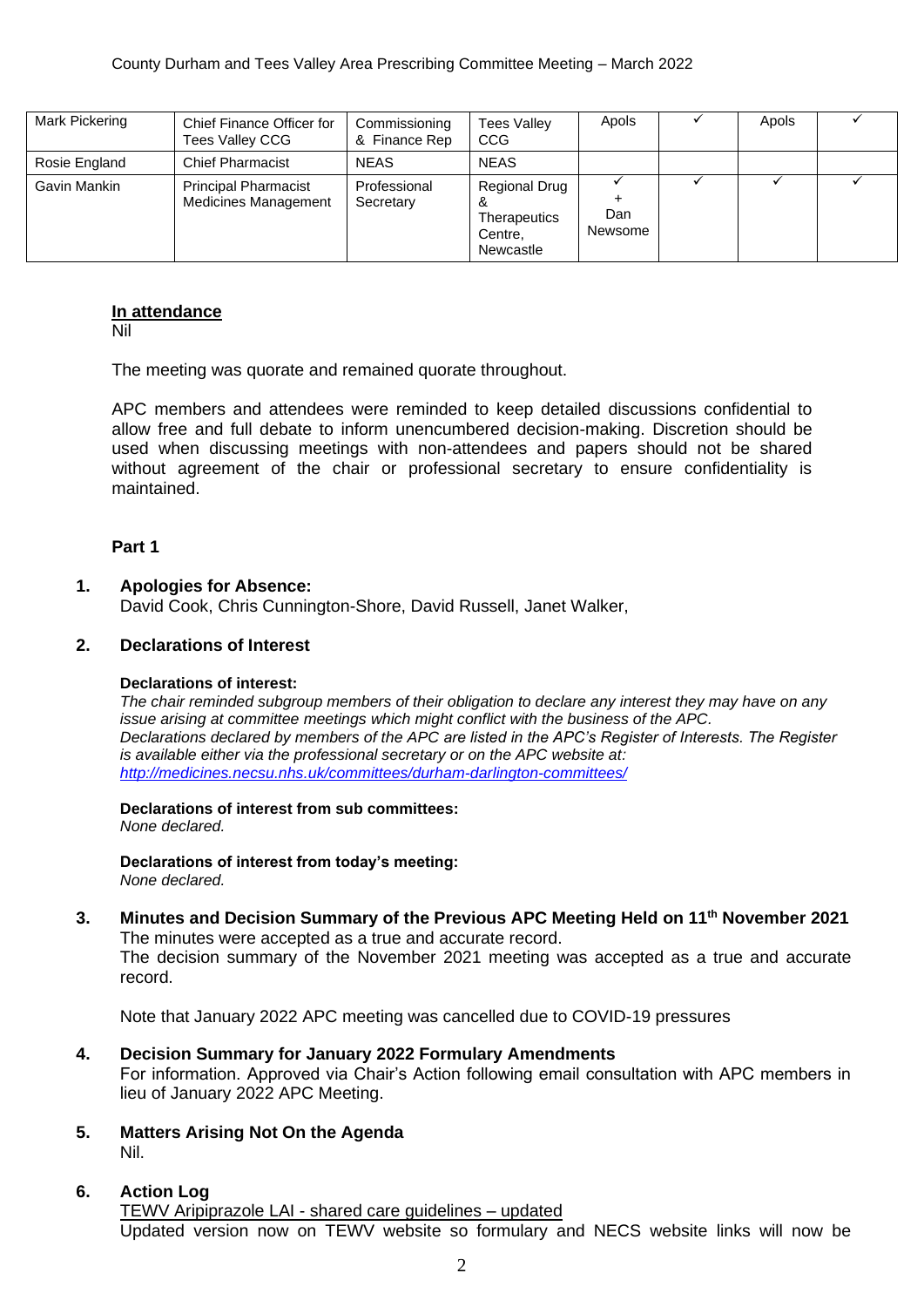updated. ITEM NOW CLOSED.

TEWV Paliperidone LAI - shared care guidelines – updated

Updated version now on TEWV website so formulary and NECS website links will now be updated. ITEM NOW CLOSED.

TEWV Safety Guidance Antipsychotic Depot injections on Admission to an Acute Hospital Ward Updated version now on TEWV website so formulary and NECS website links will now be updated. ITEM NOW CLOSED.

County Durham & Tees Valley CCGs Pain Prescribing Guidance for Non-Cancer Pain in Primary Care – updated

Link to approved version added to APC pages of NECS website and the formulary. ITEM NOW CLOSED.

County Durham & Tees Valley Emollient Prescribing for Dry Skin Conditions Guideline Link to approved version added to APC pages of NECS website and the formulary. ITEM NOW CLOSED.

CD&T Guideline for the Use of Anticoagulants in Non-Valvular Atrial Fibrillation Link to approved version added to APC pages of NECS website and the formulary. ITEM NOW CLOSED.

Top Tips and Recommendations for use of Sodium Glucose Co-transporter 2 inhibitors (SGLT2i) in people with Type 2 Diabetes (T2DM) for GPs

Link to approved version added to APC pages of NECS website and the formulary. ITEM NOW CLOSED.

Defining RAG Status for Amber SI and Amber SR drugs Review completed and recommendations on today's agenda for approval. ITEM NOW CLOSED.

Formulary Subgroup Terms of Reference – reviewed & minor updates Changed made and approved version published. ITEM NOW CLOSED.

## Overprescribing Review – Sept 2021

Update the APC guidance checklist to include de-prescribing. ITEM NOW CLOSED. A 'branding' for the de-prescribing was discussed and agreed at December 2021 FSG. ITEM NOW CLOSED.

## RMOC Liothyronine Guidance

Has been agreed in Nov 2021 that within NENC each Trust would appoint a link endocrinologist to whom all queries/patients requiring review could be referred

## **ACTION:**

• **SK to identify link endocrinologist in CDDFT, STHFT and NTHFT**

#### Algorithm for Blood Glucose Lowering Therapy in Adults with Type 2 Diabetes

NICE update of type 2 diabetes guidelines was published in February 2022. Work being undertaken via NTAG to adopt regionally and advise on which SGLT2 should be used in preference.

#### Review of CD&T APC Terms of Reference

No further update available on identifying clinical representation from NTHFT to APC.

## Hydroxychloroquine SCG

Awaiting final RMOC South Guidance, which was out for consultation in Oct 2020. Noted ongoing work within CCGs with providers on this and that RMOC draft shared care template for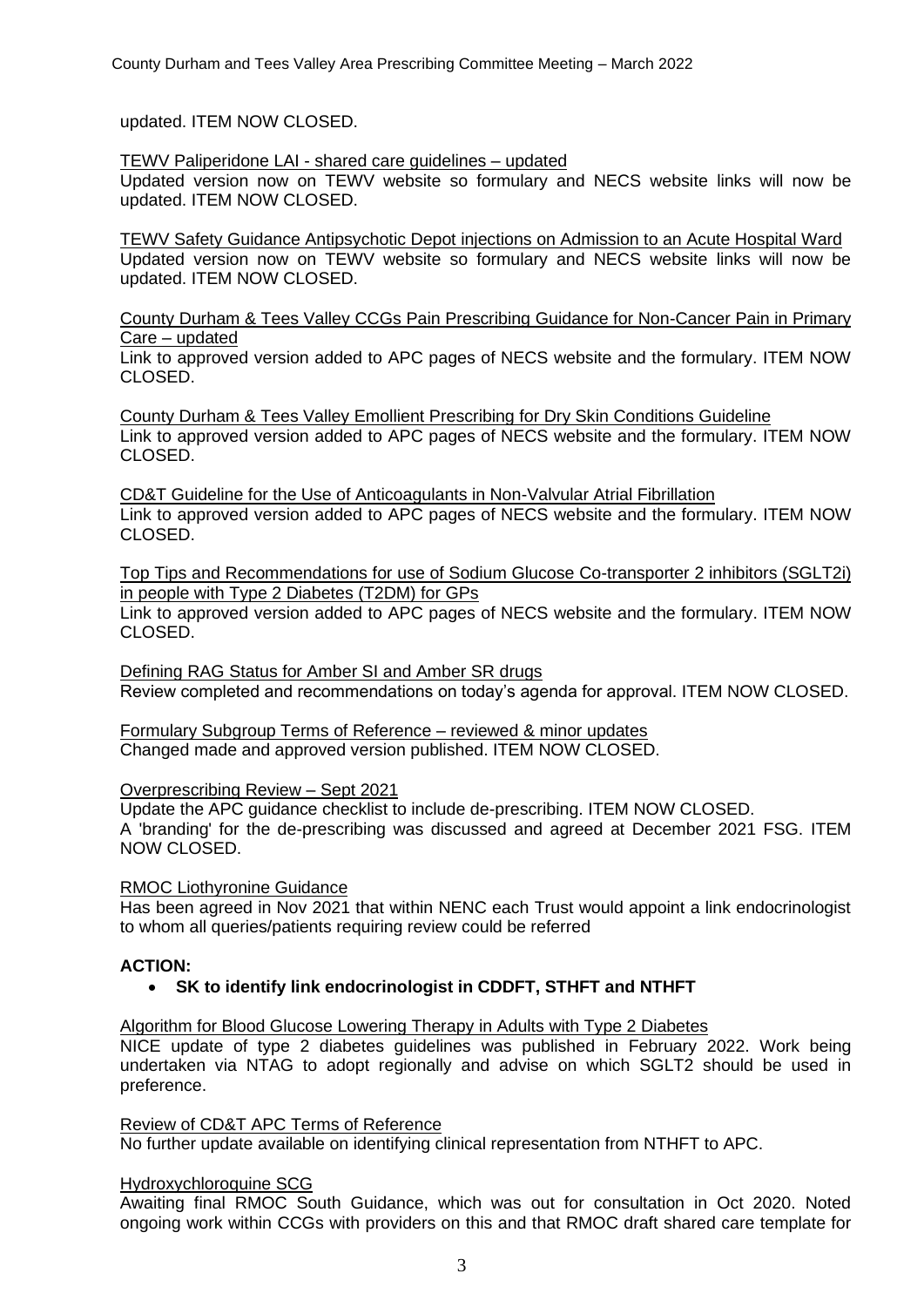hydroxychloroquine awaiting final sign off by NHS England as of Spring 2022.

Rivaroxaban in Preventing atherothrombotic events in people with Coronary or Peripheral Artery Disease (CAD/PAD)

Continuing issues around local adoption discussed, including current work pressures meaning this not a priority. Agreed primary care needs support of secondary care on this issue. Agreed to remove from APC action log and ask local CCG prescribing committees to pick this up and discuss how/what is need to support local implementation.

Postcode/Interface Issues with other Formularies in Region Issues are now being address as they arise. ITEM NOW CLOSED.

TA715: Adalimumab, etanercept, infliximab and abatacept for treating moderate rheumatoid arthritis after conventional DMARDs have failed

County Durham CCG and Tees Valley CCG have both now approved this TA locally as was above the financial threshold of the APC. ITEM NOW CLOSED.

Vitamin B12 Guideline

RS continuing to look at updating previous Tees Vitamin B12 guideline for use across CD&T.

Letter re Prescribing of THC:CBD spray (Sativex®) in line with NICE NG144 STHFT are still awaiting an application to use THC:CBD spray (Sativex®) in line with NICE NG144 from their neurologists.

## **Part 2 – Mental Health**

- **7. TEWV Drug & Therapeutics Committee Feedback – November 2021 and January 2022** CW presented to the APC a briefing report highlighting the main issues discussed at the recent TEWV D&T.
- **8. TEWV Medicines Optimisation – Interactive Guide for External Stakeholders**

A new "Medicines Optimisation - interactive guide" has been created and was presented to the APC. The guide will aid TEWV staff navigate the full range of TEWV medicines guidance available to support their practice. A live updated version will be maintained via the link above. This is the version for primary care colleagues.

#### **ACTION:**

• **RDTC to add link to TEWV Medicines Optimisation – Interactive Guide for External Stakeholders to APC website.**

#### **9. TEWV Risperidone LAI SCG**

A new TEWV Risperidone LAI SCG was presented to and approved by the APC. This completes the set of long-acting antipsychotic injections SCGs and the monitoring is no different to the other LAIs.

#### **ACTION:**

• **RDTC to add link to updated TEWV Risperidone LAI SCG on APC website, and on the formulary website.**

#### **10. TEWV Guanfacine SCG – updates around pregnancy**

A reviewed and updated version of the TEWV Guanfacine shared care guideline was presented to the APC for comment.

It has been updated to included further guidance on avoiding use in pregnancy and managing the risks of pregnancy in females of child bearing potential.

## **ACTION:**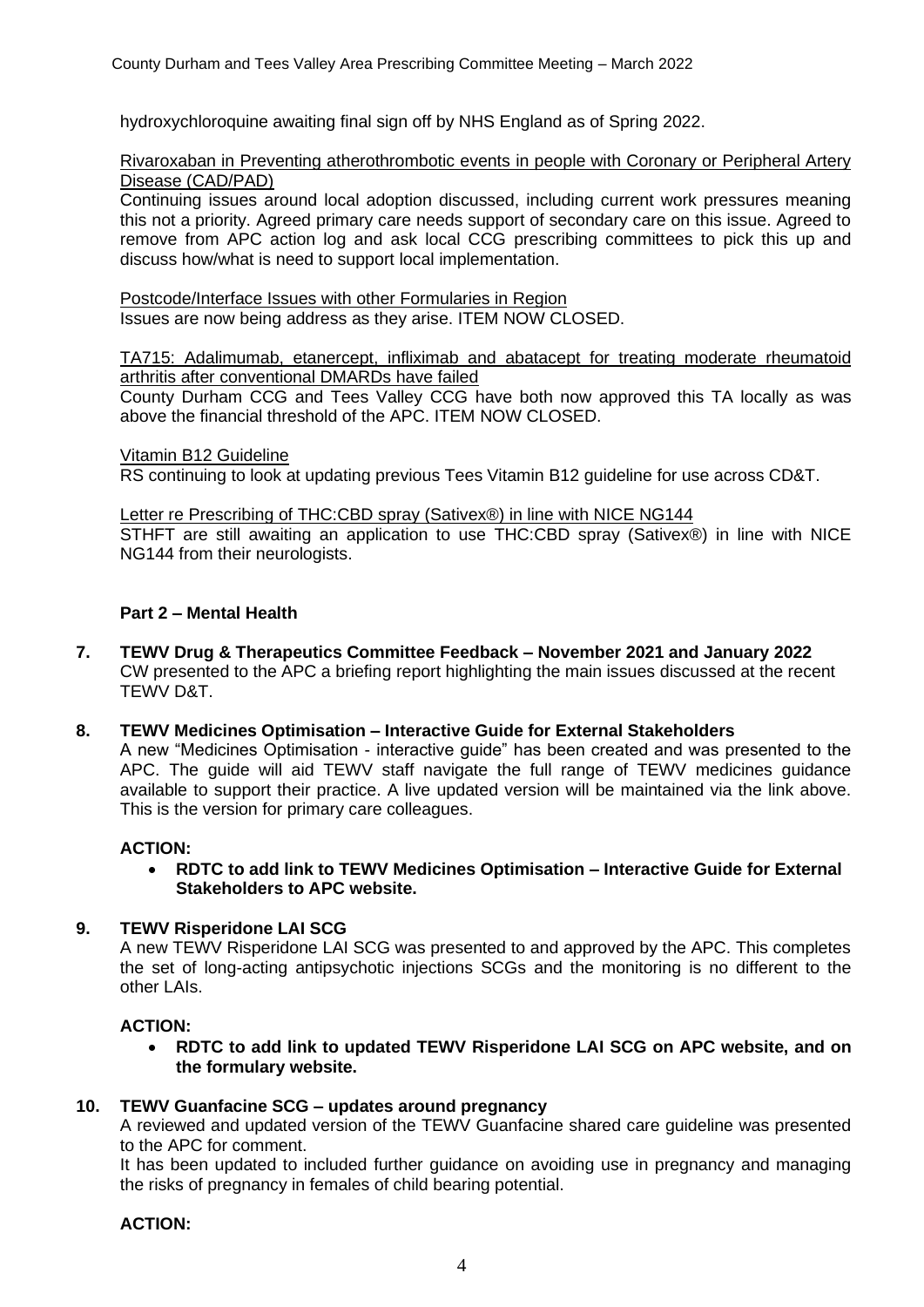## • **RDTC to add link to updated TEWV Guanfacine SCG on APC website, and on the formulary website.**

## **11. TEWV Anxiety Guidelines – updated**

The updated TEWV Anxiety Guidelines were presented to and approved by the APC. These have been updated to include a link to information on managing propranolol toxicity.

## **ACTION:**

• **RDTC to add link to updated TEWV Anxiety Guidelines on APC website, and on the formulary website.**

## **12. TEWV Safe transfer of prescribing guidance – updated**

An updated version was presented to and approved by the APC. Changes:

- updated to reflect the roles of embedded PCN / practice mental health specialists
- RAG status of lurasidone added as per NTAG recommendation.

## **ACTION:**

• **RDTC to add link to TEWV Safe transfer of prescribing guidance on APC website.**

## **Part 3 – Formulary Issues**

**13. Appeals Against Previous APC Decisions** Nil for this meeting.

# **14. NICE TAs and MHRA Drug Safety Update – December 2021 & January 2022**

These were presented to the group and the following actions were approved by the APC:

| <b>NICE Technology Appraisal/Guidance</b><br>Title and date published                                                                                                                                          | <b>Date</b><br>issued | <b>Current formulary status</b>                                                                           | Recommended<br>action for APC                                                                       |
|----------------------------------------------------------------------------------------------------------------------------------------------------------------------------------------------------------------|-----------------------|-----------------------------------------------------------------------------------------------------------|-----------------------------------------------------------------------------------------------------|
| <b>TA748: Mexiletine for treating the symptoms of</b><br>myotonia in non-dystrophic myotonic disorders<br><b>Commissioning: NHSE</b>                                                                           | 01/12/21              | RED drug in chapter in<br>10.1.3 for this indication.                                                     | Add to formulary<br>as a RED drug for<br>this indication and<br>add link to NICE<br>TA.             |
| <b>TA749: Liraglutide for managing obesity in</b><br>people aged 12 to 17 years (terminated appraisal)<br><b>Commissioning: NHSE</b>                                                                           | 01/12/21              | RED drug in chapter in 4.5<br>for this indication in adults                                               | Add to formulary<br>as a NOT<br>APPROVED drug<br>for this indication<br>and add link to<br>NICE TA. |
| <b>TA750: Olaparib for maintenance treatment of</b><br><b>BRCA mutation-positive metastatic pancreatic</b><br>cancer after platinum-based chemotherapy<br>(terminated appraisal)<br><b>Commissioning: NHSE</b> | 08/12/21              | RED drug in chapter in<br>8.1.5 for other indications.                                                    | Add to formulary<br>as a NOT<br>APPROVED drug<br>for this indication<br>and add link to<br>NICE TA. |
| <b>TA751: Dupilumab for treating severe asthma</b><br>with type 2 inflammation<br><b>Commissioning: NHSE, tariff excluded</b>                                                                                  | 08/12/21              | NOT APPROVED drug in<br>chapter 3.4.2 for for<br>treating chronic<br>rhinosinusitis with nasal<br>polyps. | Add to formulary<br>as a RED drug for<br>this indication and<br>add link to NICE<br>TA.             |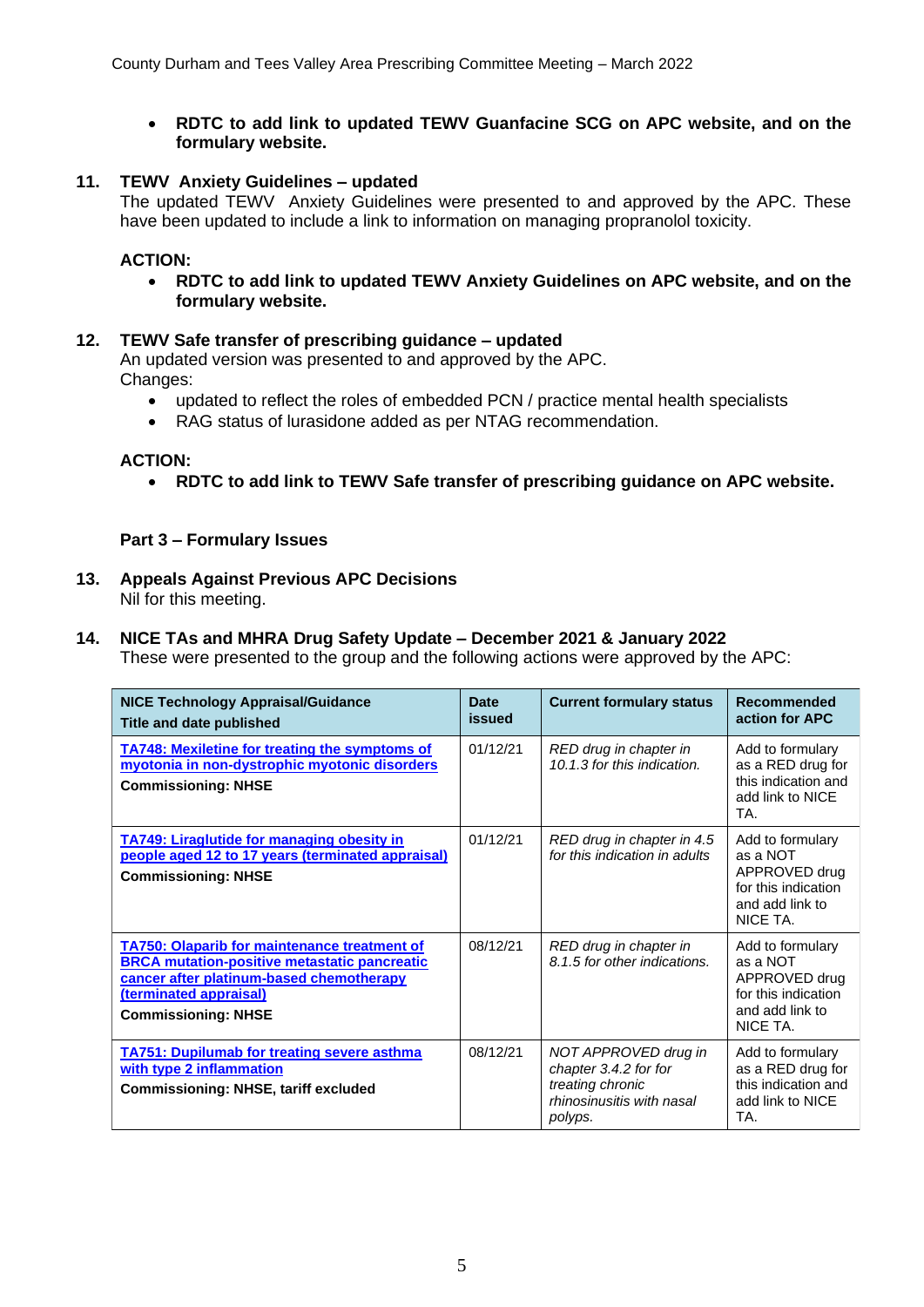| <b>TA752: Belimumab for treating active</b><br>autoantibody-positive systemic lupus<br>erythematosus<br><b>Commissioning: NHSE, tariff excluded</b>                                                                                                                                                                                                                                                                                                                                                                                                                                     | 15/12/21 | RED drug in chapter 10.1.3<br>as per TA397.                                   | Add to formulary<br>as a RED drug for<br>this indication and<br>add link to NICE<br>TA.<br>This TA replaces<br>TA397. |
|-----------------------------------------------------------------------------------------------------------------------------------------------------------------------------------------------------------------------------------------------------------------------------------------------------------------------------------------------------------------------------------------------------------------------------------------------------------------------------------------------------------------------------------------------------------------------------------------|----------|-------------------------------------------------------------------------------|-----------------------------------------------------------------------------------------------------------------------|
| <b>TA753: Cenobamate for treating focal onset</b><br>seizures in epilepsy<br>Commissioning: CCG, tariff included                                                                                                                                                                                                                                                                                                                                                                                                                                                                        | 15/12/21 | Not listed in chapter 4.8.                                                    | Add to formulary<br>as a SPECIALIST<br><b>INITIATION drug</b><br>for this indication<br>and add link to<br>NICE TA.   |
| <b>TA754: Mogamulizumab for previously treated</b><br>mycosis fungoides and Sézary syndrome<br><b>Commissioning: NHSE, tariff excluded</b>                                                                                                                                                                                                                                                                                                                                                                                                                                              | 15/12/21 | Not listed in chapter 8.1.5.                                                  | Add to formulary<br>as a RED drug for<br>this indication and<br>add link to NICE<br>TA.                               |
| <b>TA755: Risdiplam for treating spinal muscular</b><br>atrophy<br><b>Commissioning: NHSE, tariff excluded</b>                                                                                                                                                                                                                                                                                                                                                                                                                                                                          | 16/12/21 | Not listed in chapter 10.2.                                                   | Add to formulary<br>as a RED drug for<br>this indication and<br>add link to NICE<br>TA.                               |
| <b>TA756: Fedratinib for treating disease-related</b><br>splenomegaly or symptoms in myelofibrosis<br><b>Commissioning: NHSE, tariff excluded</b><br>Fedratinib is recommended for use within the Cancer<br>Drugs Fund as an option for treating disease-related<br>splenomegaly or symptoms of primary myelofibrosis,<br>post-polycythaemia vera myelofibrosis or post-<br>essential thrombocythaemia myelofibrosis in adults. It<br>is recommended only if they have previously had<br>ruxolitinib and the conditions in the managed access<br>agreement for fedratinib are followed. | 16/12/21 | Not listed in chapter 8.1.5.                                                  | Add to formulary<br>as a RED drug for<br>this indication and<br>add link to NICE<br>TA.                               |
| <b>TA757: Cabotegravir with rilpivirine for treating</b><br><b>HIV-1</b><br><b>Commissioner: NHSE</b>                                                                                                                                                                                                                                                                                                                                                                                                                                                                                   | 05/01/22 | Not listed in chapter 5.3.1.                                                  | Add to formulary<br>as a RED drug in<br>this indication,<br>with a link to<br>TA757.                                  |
| <b>TA758: Solriamfetol for treating excessive</b><br>daytime sleepiness caused by narcolepsy<br>Commissioner: ICS/CCG, tariff-excluded                                                                                                                                                                                                                                                                                                                                                                                                                                                  | 05/0122  | RED drug in chapter 4.4<br>for this indication as per<br>NTAG recommendation. | Add to formulary<br>as a RED drug in<br>this indication,<br>with a link to<br>TA758.                                  |
| <b>TA759: Fostamatinib for treating refractory</b><br>chronic immune thrombocytopenia<br><b>Commissioner: NHSE</b>                                                                                                                                                                                                                                                                                                                                                                                                                                                                      | 07/01/22 | Not listed in chapter 8.1.5.                                                  | Add to formulary<br>as NOT<br>APPROVED in<br>this indication,<br>with link to TA759                                   |
| <b>TA760: Selpercatinib for previously treated RET</b><br>fusion-positive advanced non-small-cell lung<br>cancer<br><b>Commissioner: NHSE</b>                                                                                                                                                                                                                                                                                                                                                                                                                                           | 12/01/22 | RED drug in chapter 8.1.5<br>as per NICE TA742.                               | Add to formulary<br>as a RED drug in<br>this indication,<br>with a link to<br>TA760.                                  |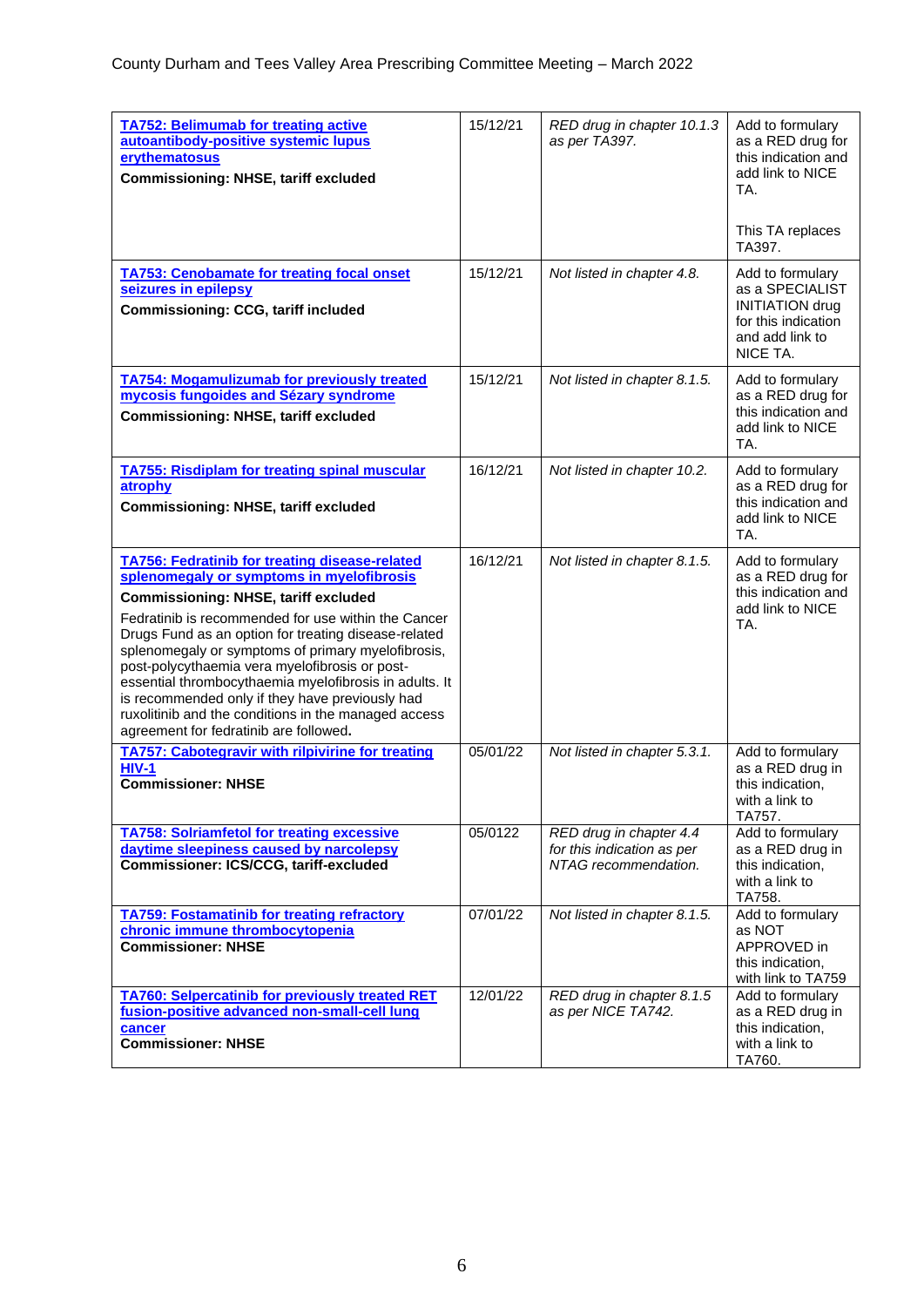| <b>TA761: Osimertinib for adjuvant treatment of</b><br><b>EGFR mutation-positive non-small-cell lung</b><br>cancer after complete tumour resection<br><b>Commissioner: NHSE</b><br>Osimertinib is recommended for use within the<br>Cancer Drugs Fund as adjuvant treatment after<br>complete tumour resection in adults with stage 1b to<br>3a non-small-cell lung cancer (NSCLC) whose<br>tumours have epidermal growth factor receptor<br>(EGFR) exon 19 deletions or exon 21 (L858R)<br>substitution mutations. It is recommended only if:<br>osimertinib is stopped at 3 years, or<br>earlier if there is disease recurrence or<br>unacceptable toxicity and<br>the company provides osimertinib<br>٠ | 19<br>January<br>2022        | RED drug in chapter 8.1.5.                                  | Add to formulary<br>as a RED drug in<br>this indication,<br>with a link to<br>TA761.                                                                                             |  |
|------------------------------------------------------------------------------------------------------------------------------------------------------------------------------------------------------------------------------------------------------------------------------------------------------------------------------------------------------------------------------------------------------------------------------------------------------------------------------------------------------------------------------------------------------------------------------------------------------------------------------------------------------------------------------------------------------------|------------------------------|-------------------------------------------------------------|----------------------------------------------------------------------------------------------------------------------------------------------------------------------------------|--|
| according to the managed access agreement<br>TA599: Sodium zirconium cyclosilicate for<br>treating hyperkalaemia (updated)<br><b>Commissioning: ICS/CCG</b><br>Guidance updated because sodium zirconium<br>cyclosilicate is now available in both primary and<br>secondary care; references to outpatient care<br>removed.                                                                                                                                                                                                                                                                                                                                                                                | 24/01/22                     | RED drug in chapter<br>9.2.1.1<br>Patiromer = AMBER SI      | Add to<br>formulary/update<br>RAG status to<br><b>SPECIALIST</b><br><b>INITIATION, For</b><br>persistent<br>hyperkalaemia.<br>To remain RED<br>for emergency<br>acute treatment. |  |
| <b>Drug Safety Advice</b>                                                                                                                                                                                                                                                                                                                                                                                                                                                                                                                                                                                                                                                                                  | <b>Date</b><br><b>issued</b> | <b>Current formulary</b><br><b>status</b>                   | <b>Recommended</b><br>action for APC                                                                                                                                             |  |
| Haloperidol (Haldol): reminder of risks when used<br>in elderly patients for the acute treatment of<br>delirium                                                                                                                                                                                                                                                                                                                                                                                                                                                                                                                                                                                            | 10/12/21                     | AMBER SI in chapter 4.2                                     | Add link to<br>formulary to<br>MHRA DSU.                                                                                                                                         |  |
| Venetoclax (Venclyxto V): updated                                                                                                                                                                                                                                                                                                                                                                                                                                                                                                                                                                                                                                                                          | 10/12/21                     | RED drug in chapter 8.1.5                                   | Add link to                                                                                                                                                                      |  |
| recommendations on tumour lysis syndrome<br>(TLS)                                                                                                                                                                                                                                                                                                                                                                                                                                                                                                                                                                                                                                                          |                              |                                                             | formulary to<br>MHRA DSU.                                                                                                                                                        |  |
| Dapagliflozin (Forxiga): no longer authorised for<br>treatment of type 1 diabetes mellitus                                                                                                                                                                                                                                                                                                                                                                                                                                                                                                                                                                                                                 | 10/12/21                     | <b>AMBER SI in chapter</b><br>6.1.2.3                       | Remove this<br>indication for<br>Dapagliflozin from<br>local formulary.<br>Add link to<br>formulary to<br>MHRA DSU.<br>(note this was<br>approved by APC<br>in January 2022)     |  |
| <b>COVID-19 vaccines and medicines: updates for</b><br>December 2021                                                                                                                                                                                                                                                                                                                                                                                                                                                                                                                                                                                                                                       | 10/12/21                     | For information only.                                       | For information<br>only.                                                                                                                                                         |  |
| Letters and medicine recalls sent to healthcare<br>professionals in November 2021                                                                                                                                                                                                                                                                                                                                                                                                                                                                                                                                                                                                                          | 10/12/21                     | For information only.                                       | For information<br>only.                                                                                                                                                         |  |
| Brolucizumab (Beovu V): risk of intraocular<br>inflammation and retinal vascular occlusion<br>increased with short dosing intervals                                                                                                                                                                                                                                                                                                                                                                                                                                                                                                                                                                        | 18/01/22                     | RED drug in chapter<br>11.8.2.3                             | Add link to MHRA<br>advice to<br>formulary<br>alongside<br>brolucizumab<br>entries.                                                                                              |  |
| <b>Paclitaxel formulations (conventional and nab-</b><br>paclitaxel): caution required due to potential for<br>medication error<br><b>COVID-19 vaccines and medicines: updates for</b>                                                                                                                                                                                                                                                                                                                                                                                                                                                                                                                     | 18/01/22                     | RED drug in chapter 8.1.5.<br><b>GREEN</b> drugs in chapter | Add link to MHRA<br>advice to<br>formulary<br>alongside<br>paclitaxel entries.<br>For information                                                                                |  |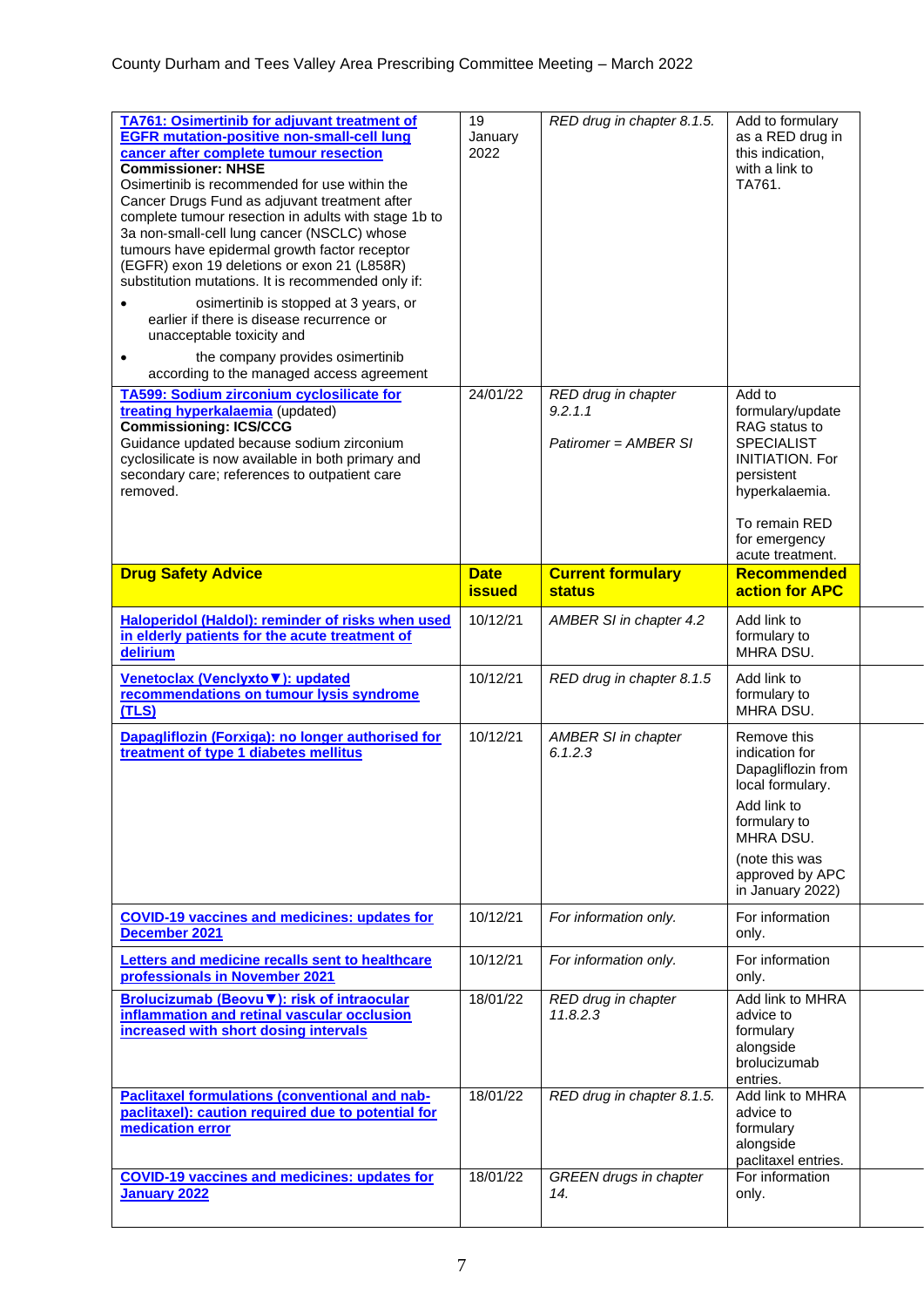| Letters and medicine recalls sent to healthcare                                   | 18/01/22                     | $\blacksquare$                                                                                                                                                                                                                                                                                                                                                                                                    | For information                                                                                                                                                                                             |  |
|-----------------------------------------------------------------------------------|------------------------------|-------------------------------------------------------------------------------------------------------------------------------------------------------------------------------------------------------------------------------------------------------------------------------------------------------------------------------------------------------------------------------------------------------------------|-------------------------------------------------------------------------------------------------------------------------------------------------------------------------------------------------------------|--|
| professionals in December 2021                                                    |                              |                                                                                                                                                                                                                                                                                                                                                                                                                   | only.                                                                                                                                                                                                       |  |
| <b>Requested formulary amendments</b>                                             | <b>BNF</b><br><b>Chapter</b> | Reasoning                                                                                                                                                                                                                                                                                                                                                                                                         | <b>Recommended</b><br>action for APC                                                                                                                                                                        |  |
| Ursodeoxycholic acid 250mg capsules<br><b>Commissioning: CCG, tariff included</b> | 1.9.1                        | <b>Currently Ursodeoxycholic</b><br>Acid capsules are not on<br>the CDTV formulary, only<br>tablets. Checked the drug<br>tariff and although only the<br>250mg strength available<br>in capsule form, they are<br>cheaper than the tablets.                                                                                                                                                                       | Add to<br>Ursodeoxycholic<br>Acid capsules in<br>addition to the<br>tablets as GREEN<br>drugs                                                                                                               |  |
| Duoresp Spiromax 160/4.5 inhaler<br><b>Commissioning: CCG, tariff included</b>    | 3.2.2.                       | Duoresp Spiromax has had<br>a license change and now<br>is licensed in asthma in<br>patients over 12yrs in a<br>fixed dose regime for the<br>160/4.5 and 320/9 doses.<br>They also have an >12yrs<br>MART license for the<br>160/4.5 dose.<br><b>Respiratory CAG proposes</b><br>that the 160/4.5 dose both<br>in fixed and MART regime<br>would be a valuable<br>addition to the paediatric<br>asthma guideline. | Add to formulary<br>and paediatric<br>asthma guidelines<br>as a GREEN<br>drug.                                                                                                                              |  |
| <b>Sucralfate tablets</b><br>Commissioning: CCG, tariff included                  | 1.3.3                        | NY CCG have been<br>reviewing their OptimiseRx<br>messages in line with APC<br>decisions and have come<br>across a few decisions<br>which do not seem to have<br>been reflected in the<br>CD&TV online formulary.                                                                                                                                                                                                 | Do not add to<br>formulary as<br>appears only<br>licensed product<br>is oral solution.<br>Tablets not listed<br>in drug tariff and<br>no SPC available.                                                     |  |
| <b>Esomeprazole 50mg tablets</b><br><b>Commissioning: CCG, tariff included</b>    | 1.3.5                        |                                                                                                                                                                                                                                                                                                                                                                                                                   | Keep as GREEN+<br>in CD&T due to<br>levels of                                                                                                                                                               |  |
|                                                                                   |                              |                                                                                                                                                                                                                                                                                                                                                                                                                   | prescribing.                                                                                                                                                                                                |  |
| Qlaira contraceptive pill<br><b>Commissioning: CCG, tariff included</b>           | 7.3.1                        |                                                                                                                                                                                                                                                                                                                                                                                                                   | To remain non-<br>formulary in CD&T<br>as no formulary<br>application ever<br>received plus very<br>low levels of<br>prescribing.                                                                           |  |
| Zonisamide -add 100mg/5ml oral suspension<br>(licensed)                           | 4.8.1                        |                                                                                                                                                                                                                                                                                                                                                                                                                   | To add note to<br>CD&T the<br>formulary entry:                                                                                                                                                              |  |
| <b>Commissioning: CCG, tariff included</b>                                        |                              |                                                                                                                                                                                                                                                                                                                                                                                                                   | Prescribing<br>zonisamide<br>100mg/5ml oral<br>suspension<br>(licensed) instead<br>of zonisamide<br>50mg/5ml oral<br>suspension<br>(unlicensed) is<br>best practice<br>(CAUTION:<br>change in<br>strength). |  |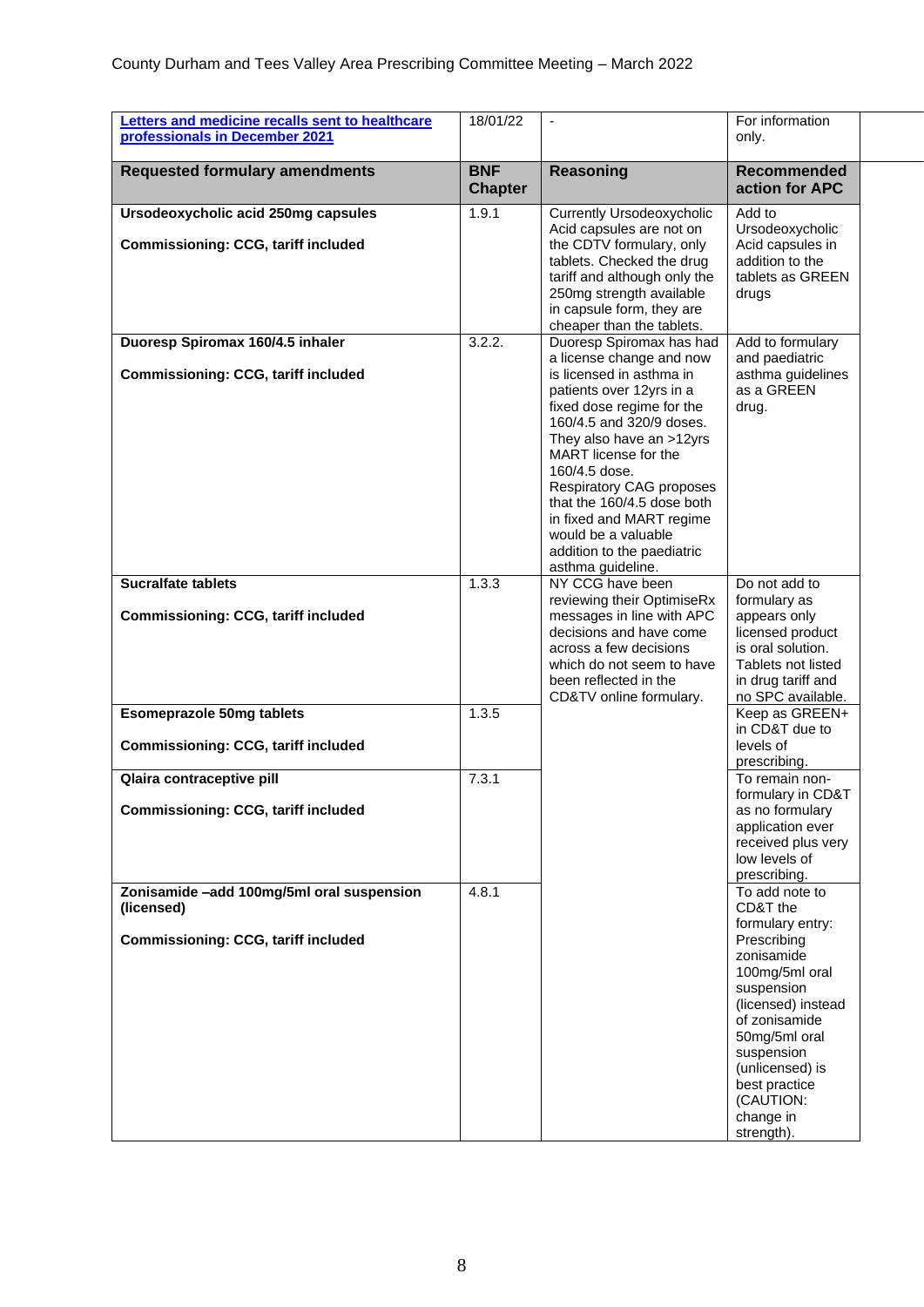| Loperamide<br><b>Commissioning: CCG, tariff included</b><br>Danazol 100mg and 200mg capsules                    | 1.4.2<br>6.7.2               | To add the following note to formulary that oro-<br>dispersible tablets should not be routinely used.<br>They are approved for • short term use in<br>patients who cannot tolerate plain tablets or<br>capsules • patients undergoing chemo therapy<br>where capsules or plain tablets have been<br>ineffective • Patients with dysphagia e.g. upper<br>GI cancer patients Patients with high output<br>stomas should, wherever possible, use either<br>capsules or plain tablets. If needed, capsules<br>can be opened and the contents mixed with a<br>small amount of water, jam or yoghurt.<br>Alternatively, the plain tablets can be crushed<br>and mixed with water or soft food (off label). This<br>is a useful option if individuals are seeing<br>undigested capsules or tablets in their stool or<br>stoma collection bag.<br>Now discontinued and<br>To delete from |                                                                                                                                                                                                                                                                                                                                                                                                                                                                                                     |
|-----------------------------------------------------------------------------------------------------------------|------------------------------|----------------------------------------------------------------------------------------------------------------------------------------------------------------------------------------------------------------------------------------------------------------------------------------------------------------------------------------------------------------------------------------------------------------------------------------------------------------------------------------------------------------------------------------------------------------------------------------------------------------------------------------------------------------------------------------------------------------------------------------------------------------------------------------------------------------------------------------------------------------------------------|-----------------------------------------------------------------------------------------------------------------------------------------------------------------------------------------------------------------------------------------------------------------------------------------------------------------------------------------------------------------------------------------------------------------------------------------------------------------------------------------------------|
| <b>Commissioning: CCG, tariff included</b>                                                                      |                              | there are no licensed<br>products available.                                                                                                                                                                                                                                                                                                                                                                                                                                                                                                                                                                                                                                                                                                                                                                                                                                     | formulary as<br>discontinued.                                                                                                                                                                                                                                                                                                                                                                                                                                                                       |
| Melatonin for use in Parkinson's disease<br><b>Commissioning: CCG, tariff included</b>                          | 4.1.1                        | To clarify that current<br>status melatonin<br>$(newology use) = AMBER$<br>SI/SR includes in<br>Parkinson's disease.                                                                                                                                                                                                                                                                                                                                                                                                                                                                                                                                                                                                                                                                                                                                                             | To clarify that<br>current status<br>melatonin<br>(neurology use)<br>includes in<br>Parkinson's<br>disease on the<br>advice of any<br>specialist.                                                                                                                                                                                                                                                                                                                                                   |
| <b>New Formulary Applications</b>                                                                               | <b>BNF</b><br><b>Chapter</b> | <b>Reasoning</b>                                                                                                                                                                                                                                                                                                                                                                                                                                                                                                                                                                                                                                                                                                                                                                                                                                                                 | <b>Recommended</b><br>action for APC                                                                                                                                                                                                                                                                                                                                                                                                                                                                |
| Tirbanibulin (Klisyri®) 10 mg/g ointment for<br>actinic keratosis<br><b>Commissioning: CCG, tariff included</b> | 13.8                         | Indicated for the field<br>treatment of non-<br>hyperkeratotic, non-<br>hypertrophic actinic keratosis<br>(Olsen grade 1) of the face or<br>scalp in adults.<br>As an addition to:<br>Actikerall 5mg/g + 100g<br>cutaneous solution<br>Solaraze 3% gel (3%<br>diclofenac sodium sodium<br>hyaluronate 2.5%)<br>Efudix (5% w/w furouracil)<br>$\bullet$<br>Aldara (Imiquimod 5%<br>cream)<br>The short and simple<br>treatment course of<br>tirbanibulin (5 days) may be<br>considered an advantage<br>compared to other options with<br>longer treatment durations.<br>The mild to moderate side<br>effect profile of tirbanibulin and<br>efficacy profile will lead<br>clinicians to consider<br>tirbanibulin as a treatment                                                                                                                                                    | Approve as a<br>GREEN drug as an<br>additional option.<br>To be used as per<br><b>Primary Care</b><br><b>Dermatology Society</b><br>Guidelines for actinic<br>keratosis when<br>these are updated to<br>include Tirbanibulin.<br>Note: No clinical<br>data on treatment for<br>more than 1<br>treatment course of<br>5 consecutive days<br>are available If<br>recurrence occurs,<br>or new lesions<br>develop within the<br>treatment area,<br>other treatment<br>options should be<br>considered. |

**ACTION:** 

• **RDTC to update the online formulary with the approved changes.**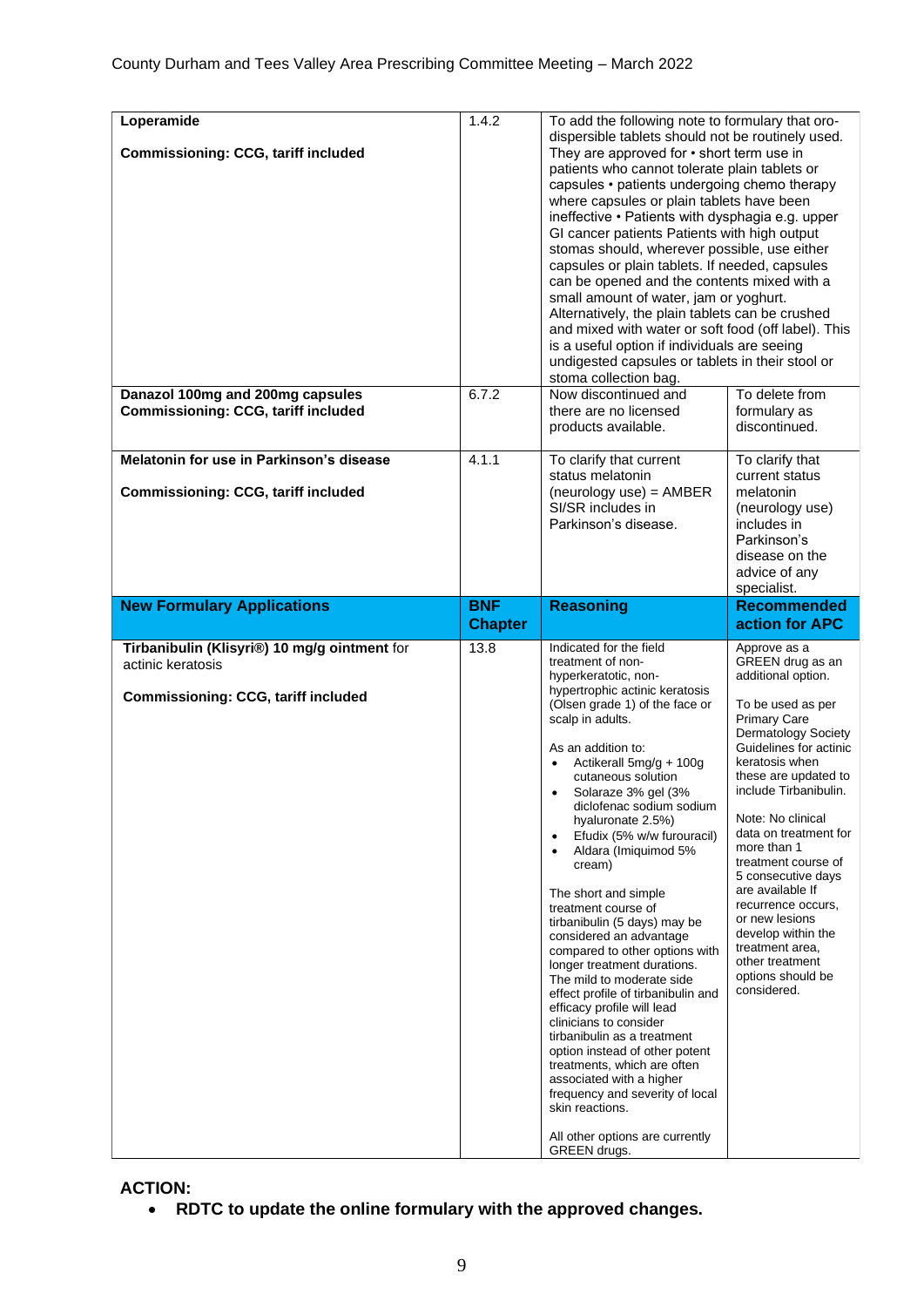## **15. New Drug Applications**

• **Tirbanibulin for actinic keratosis** – discussed under item 14.

#### **16. Defining RAG Status for Amber SI and Amber SR drugs**

At the November 2021 APC it was agreed to keep current the definition that:

- Amber Specialist Recommendation requires specialist assessment and recommendation to GP to prescribe in Primary Care.
- Amber Specialist Initiation in addition to AMBER SR definition requires short to medium term specialist prescribing and monitoring of efficacy or toxicity, or titration depending on the drug until the patient's dose is stable.

It was also agreed to ask the FSG to review those drugs where AMBER SI or SR status is not clear and make a recommendation to APC.

The FSG reviewed the circulated paper with table attached for suggested RAG status for those drugs where Specialist Initiation or Specialist Recommendation is not clear. All the proposed formulary recommendations for these drugs were supported by the FSG to go forward to the APC for final approval. The APC approved all the recommendations subject to hormone agents for breast cancer being changed to AMBER SR to reflect current prescribing practice.

## **ACTION:**

## • **RDTC to update the online formulary with the approved changes.**

#### **17. NTAG Update**

Verbal update on February 2022 meeting given.

#### **18. RMOC Update**

Nil this month. APC noted that RMOC North splitting in to RMOC NE&Y and RMOC NW.

#### **19. CDDFT CSTC Update**

Verbal update given. No recent meeting due to pandemic.

#### **20. NTHFT D&T Update**

No update available.

## **21. STHFT D&T Update**

A verbal update on the March 2022 D&T meeting was given.

## **22. Primary Care Prescribing Committee Updates**

County Durham CCG – a verbal update was given Tees Valley CCG – a verbal update was given.

## **Part 4 – Shared Care and Guidelines (non-Mental Health**

#### **23. County Durham Erectile Dysfunction Guidelines – updated**

The existing County Durham Erectile Dysfunction Guidelines have been reviewed against the available guidance including NICE Clinical Guidance and NICE Clinical Knowledge Summaries, NHS England's List of items of limited clinical value (2019), recent NTAG decisions (2021) and the County Durham and Darlington Commissioning Policy Statement (2018). All changes proposed at October 2021 FSG have been included.

The reviewed guidelines also include the decision to approve once daily tadalafil 5mg for erectile dysfunction made at the November 2021 APC, and the formulary changes for erectile dysfunction drugs approved in January 2022.

In addition, the restriction regards to the maximum prescribing quantity of PDE-5 inhibitors (maximum quantity of 4 doses per month as per current guidelines) have been removed and replaced by "The frequency of treatment, and therefore the quantity to be prescribed, will need to be considered on an individual basis".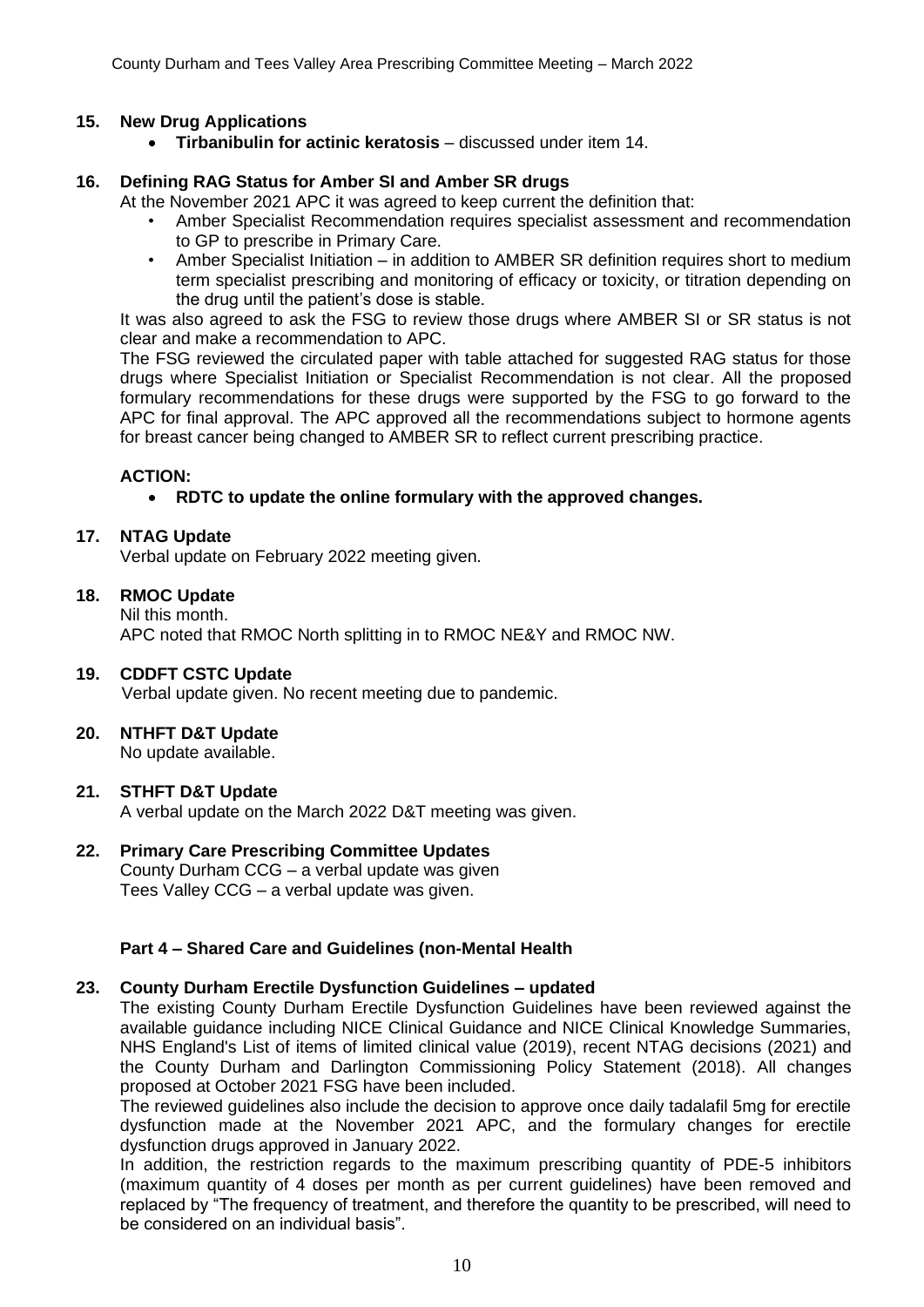The updated guideline was approved by the APC.

## **ACTION:**

• **RDTC to arrange for approved version to be added to APC pages of NECS website.**

## **24. CD&T Cow's Milk Intolerance Guidelines**

The updated CD&T Cow's Milk Intolerance Guidelines were presented to and approved by APC. These have had input from the three acute Trusts.

It was noted that training will be organised for primary care to support the launch of these guidelines.

## **ACTION:**

• **RDTC to arrange for approved version to be added to APC pages of NECS website.**

## **25. Cinacalcet SCG – reviewed**

The CD&D - Cinacalcet for the Treatment of Primary Hyperparathyroidism SCG was due for review on 30.11.2021. The Tees – Cinacalcet SCG was due for review September 2021 STHFT have reviewed their existing SCG and put into the new APC template. There were no changes clinically from the existing document. CDDFT have confirmed that they are happy to adopt the Tees version of the Cinacalcet SCG.

The reviewed version was approved by the APC.

## **ACTION:**

• **RDTC to arrange for approved version to be added to APC pages of NECS website.**

## **Part 5 – Other Items of Business**

**26. COVID-19 Therapeutic Alert - Withdrawal of the Recommendation for Consideration of Inhaled Budesonide as a Treatment Option for COVID-19**

The APC noted that inhaled budesonide should no longer be considered as a treatment for individuals with COVID-19 infection other than within the context of a clinical trial. People already using budesonide for conditions other than COVID-19 should continue treatment if they test positive for COVID-19.

## **27. DOACs formulary position following national procurement**

The APC discussed placement in our local guidance/formulary of DOACs as following outcome of national procurement framework in October 2021 there seems to be a clear steer towards Edoxaban. This is more so following publication of the new IIF indicators in the GP contract from April 2022 las week.

There is money to be saved even if we do nothing in terms of formulary positioning, or current prescribing practice, but it may be that APC feels they can reflect the NHSE position re edoxaban in the formulary without being contrary to NICE and subject to local clinical opinion.

The NHSE Operational Note on the framework states: All DOAC indications

- It is for the prescribing clinician to determine which DOAC(s) are clinically appropriate for an individual patient based upon the relevant NICE technology appraisal guidance.
- NICE guidance (NG196 1.6.3 and 1.6.4 published 27 April 2021) states that: "apixaban, dabigatran, edoxaban and rivaroxaban are all recommended as options for the treatment of atrial fibrillation, when used in line with the criteria specified in the relevant NICE technology appraisal guidance."
- NICE guidance (NG196 1.6.5 published 27 April 2021) states that: "if DOACs are contraindicated, not tolerated or not suitable in people with atrial fibrillation, then offer a vitamin K antagonist."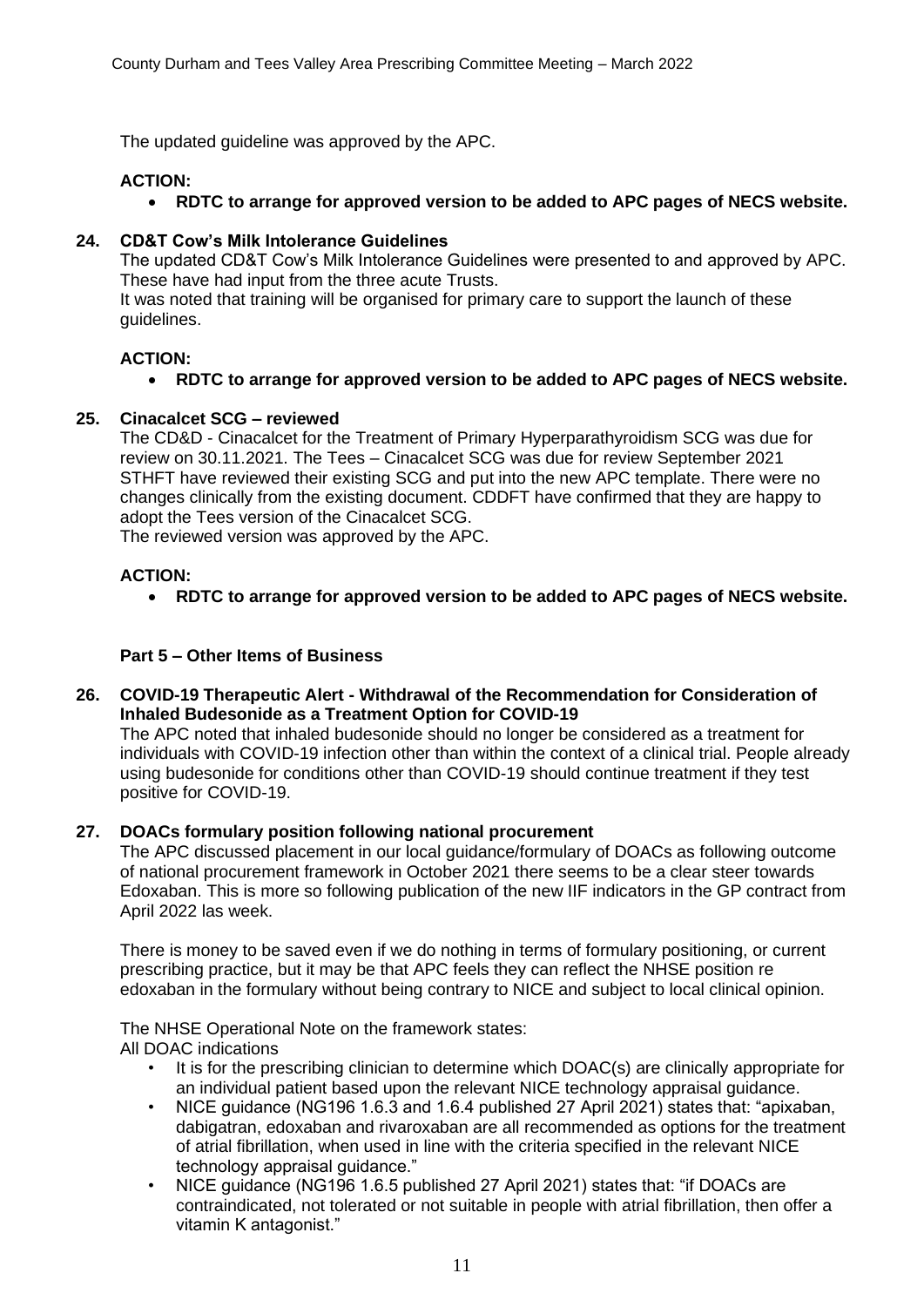- For patients commencing treatment for AF: subject to the criteria specified in the relevant NICE technology appraisal guidance, clinicians should use edoxaban where this is clinically appropriate. If edoxaban is contraindicated or not clinically appropriate for the specific patient then, subject to the criteria specified in the relevant NICE technology appraisal guidance, clinicians should then consider rivaroxaban first, then apixaban or dabigatran.
- For patients already prescribed a DOAC for the treatment of AF: subject to the criteria specified in the relevant NICE technology appraisal guidance, commissioners may wish to consider developing local policy to review patients currently prescribed apixaban, rivaroxaban or dabigatran, where clinically appropriate.

There is no further information in the operational note for indications other than AF.

Currently the CD&T Formulary list all the DOACs as per their NICE TAs with no preference specified. This is reflected in the CDTV - Prescribing Guideline for the Use of Anticoagulants in Non-Valvular Atrial Fibrillation approved in November 2021

The view of both North of Tyne APC and Sunderland APC is that this requires a regional approach, and as such is on the workplan for the June 2022 NTAG. A working group is being setting up regionally to produce some guidance on DOAC choice and possible switching as a matter of urgency. This will then go to NTAG for approval as quickly as possible.

The APC agreed at this that no preference is specified on the formulary at this stage. It appropriate to await the outcome of discussions at NTAG as requires a regional approach.

## **ACTION:**

- **APC members to seek the views of their organisations on which DOAC should be the preferred choice for Atrial Fibrillation on the local formulary and regionally**.
- **28. NPPG Position-Statement-Steroid-Cards-for Children and Young People V1 - Dec 2021** This position statement produced with input from the British society of Paediatric Endocrinology and diabetes provides clear guidance on the two different steroid cards that are available for use of children and young people and when each of these cards should be issued. This was received by the APC for information and agreed that members would take back to their organisations to consider adoption.

## **ACTION:**

- **APC members to take back to their organisations to consider adoption.**
- **29. National Guidance for Lipid Management for Primary and Secondary Prevention of CVD – updated**

This national guideline has now been updated to include inclisiran and bempedoic acid. A link to it has been added to the APC website and NE Lipid Pathway is currently being update to reflect it.

## **30. Shingrix® vaccine for rheumatology immunocompromised patients**

In August 2021 a Shingles immunisation programme: introduction of Shingrix® letter was circulated by Public Health England to the NHS.

Up until now, only the live vaccine for shingles (Zostavax) has been available. This is been very problematic, as live vaccines cannot be used in rheumatology patients taking biologic injections or JAK inhibitors. Also, use of these immunosuppressive drugs, especially JAK inhibitors have an increased incidence of shingles infection.

Therefore, introduction of Shingrix vaccine (which is not a live vaccine) would improve patient care significantly for immunosuppressed patients. The Shringrix vaccine is now on the national immunisation programme.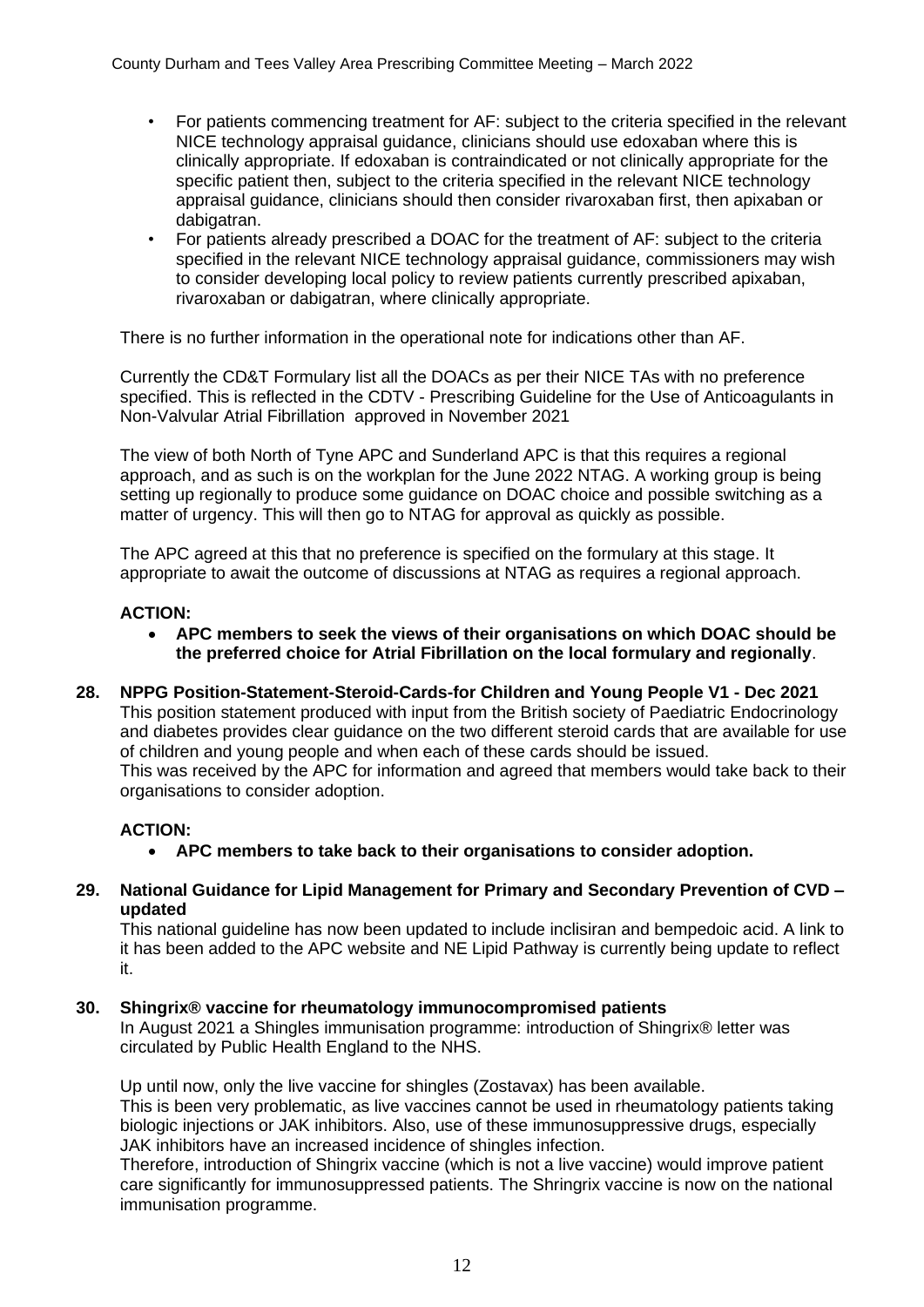Also, the routine vaccination programme only recommends Shingles vaccine to patient's age 70- 79 for shingles. Both shingles vaccines are licensed for patients above 50 years. The APC was requested to consider vaccination of immunocompromised patients on biologics and JAK inhibitors aged between 50-69 years old with this new shingles (Shringrix) vaccine. It was noted this would outside of the current JCVI guidance and the current national immunisation programme.

The APC discussed and agreed the following:

- GPs can be asked to administer the Shingrix vaccine in rheumatology immunocompromised patients aged 70-79 years as this commissioned by the current national immunisation programme. Requests for vaccination should be made a clinical letter to GP specifying reasons why Shingrix required.
- The request for GPs to vaccine a small number of rheumatology immunocompromised patients on biologics and JAK inhibitors aged 50-69 years with Shingrix vaccine was not approved. This is because outside of the current JCVI guidance and the current national immunisation programme. Use this group of patients needs to be approved nationally, not by local CCGs.

## **31. Overprescribing / Deprescribing**

Following National Report on Overprescribing discussed at last APC the following actions have been taken:

- Formulary application assessment tool now amended to include that at deprescribing considered as part of every formulary application received e.g. anything that can be removed from formulary plus for drug in question does application contain information on when to review/stop therapy.
- APC Guidelines and SCG approval tool now amended to include that at deprescribing considered as part of every guideline submitted for approval e.g. anything that can be removed from formulary/guideline plus for drugs in question does guideline contain information on when to review/stop therapy.
- Template for deprescribing guidance FSG agreed at Dec 2021 meeting to use the current template from TEWV for any local deprescribing guidance.
- APC Chair requested that Overprescribing / deprescribing be a standing agenda item under Other Business at each meeting – even if just for verbal update/report

The APC also noted that the RDTC are working to produce the following quarterly reports for RDTC stakeholders to support the overprescribing/deprescribing agenda:

- Overprescribing / Polypharmacy
- Reducing the carbon impact of inhalers across the North of England
- Antimicrobial prescribing across the North of England

These will be brought to the APC for discussion as they are published.

## **32. NHS England and Changing Health Low Calorie Diets pilot**

Guidance for GP Practices and referrers on the NHS England Low Calorie Diets pilot was circulated to the APC for information. The first implementer sites for this pilot will be the South Tyneside, Sunderland and Durham area.

Later in 2022 a Changing Health low calorie diet pilot is expected to run alongside this pilot. The clinical protocol for the Changing Health pilot which have been developed locally was also circulated to the APC for information.

## **Part 6 – Standing Items (for information only)**

**33. Formulary Steering Group Minutes – December 2021** For information.